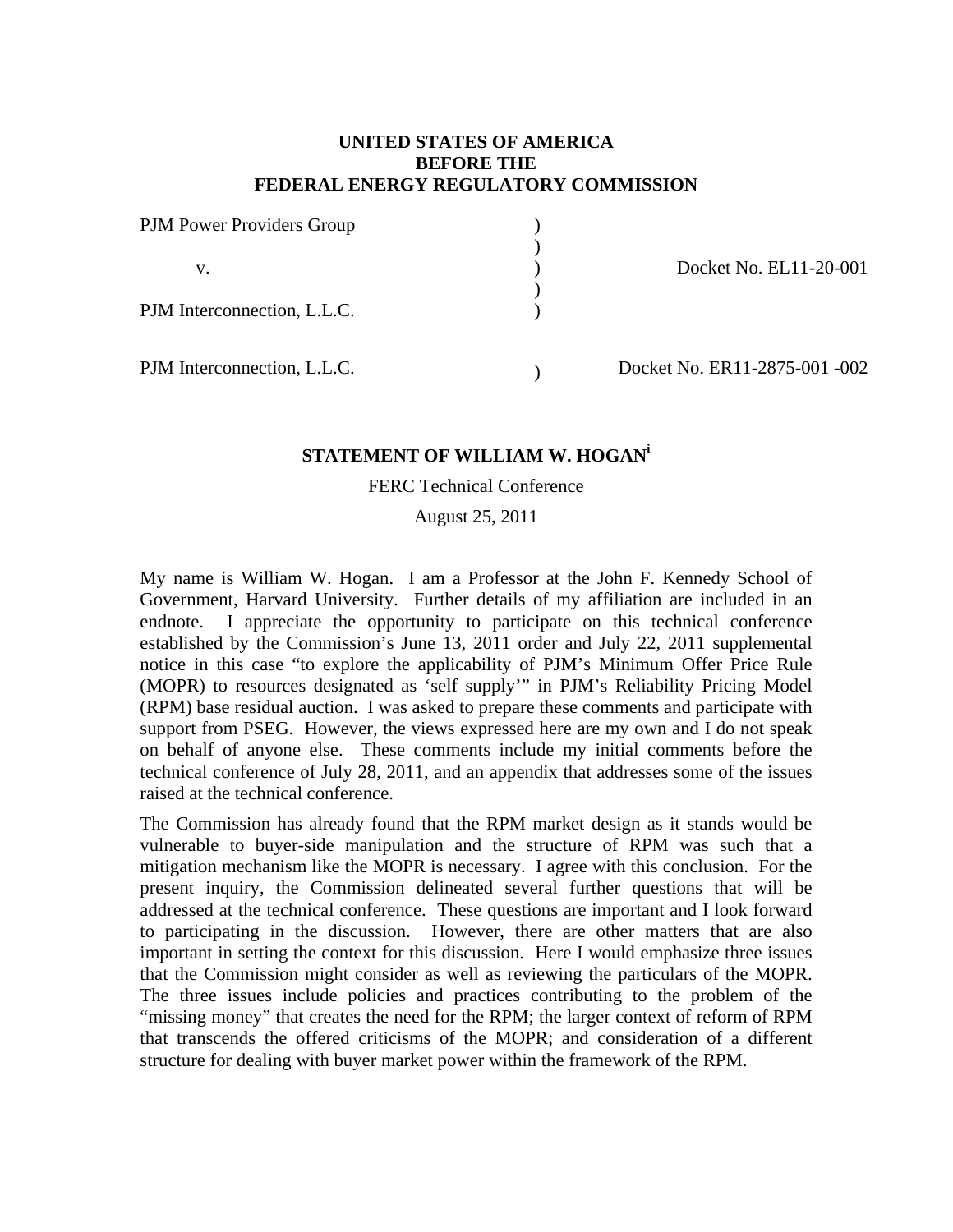As the Commission knows, a fundamental reason for the creation of RPM and similar capacity markets arises from the so-called "missing money" problem. The simple version of this story, captured now in regular reports by market monitors, is that energy and ancillary services revenues in organized electricity markets have not generally been adequate to support new investments.<sup>1</sup> This is not a new story. Despite the many successes of organized market design and the associated pricing mechanisms, it has long been clear that there are various design elements that contribute to depressed revenues, and this has always raised concern about the adequacy of generation and demand response investment going forward. In part this is a defect in the implementation of an efficient market design, and in part the missing money is a structural problem associated with the way that we set and enforce reliability standards.

From the early days of recognition of this problem, there has been a focus on using capacity markets to compensate for the implementation and structural problems. This process continues as the Regional Transmission Organizations and the Commission review and rethink the structure of capacity markets. While such review and reform of capacity markets is a good thing, it has long been my concern that the process has proceeded with too much weight placed on perfecting capacity markets and too little attention given to improving the implementation of electricity market design in order to reduce or eliminate the problem of the missing money.<sup>2</sup> Although the situation has progressed slowly over the years, there are still opportunities to improve designs for scarcity pricing, treatment of congestion prices, and related matters that have a material effect on energy prices and, therefore, the missing money. A review of the implementation of energy market design should be a high priority and not something ruled out or delayed by an exclusive focus on fixing the complementary capacity market.

However, reform of capacity markets is important and underway. For example, PJM now has an extensive study in process, being conducted by the Brattle Group, addressing the performance of RPM and foundational elements of its design. My understanding is that the process envisions reporting to PJM stakeholders in the early Fall and subsequent submissions to the Commission with any proposed changes in the RPM market design. This process is important for the present consideration of the MOPR. The structure of the MOPR, relying on prior mitigation of bids for new resources that receive out-of-market payments, is compatible with the design of the RPM. Most importantly, the principles for determining the mitigated bid to use in the single price auction are compatible with the methods for determining the net cost of new entry (net CONE) for the requirements curve in the design of the RPM. Without a mitigated offer, the single price auction would be subject to buyer-side manipulation. It is important that this calculation of the mitigated offer be internally consistent with the calculation of the net CONE.

As I explained in a previous filing with the Commission:

<sup>1</sup> *See* Monitoring Analytics, PJM Market Monitor, *State of Market Report*, 2010, Vol. 2, p. 176.

<sup>2</sup> *See* W. Hogan, "Resource Adequacy Mandates and Scarcity Pricing ("Belts and Suspenders")," Comments submitted to the Federal Energy Regulatory Commission, Docket Nos. ER05-1410-000 and EL05-148-000, February 23, 2006 (available at http://www.hks.harvard.edu/fs/whogan/Hogan\_PJM\_Energy\_Market\_022306.pdf).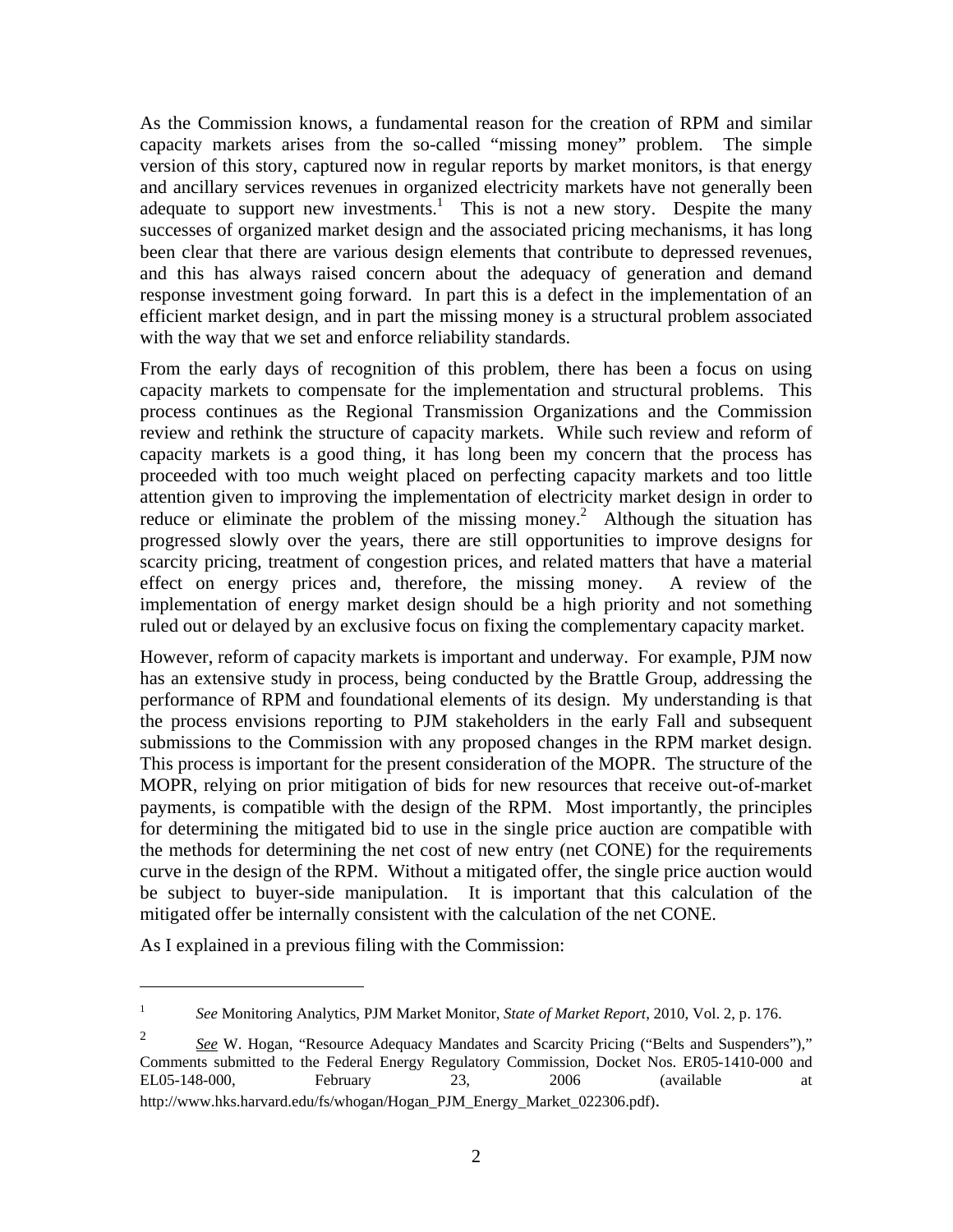Within the framework of RPM, ... there is a simple consistency test that should guide FERC decisions on the appropriate mitigation policy. The consistency test is that the mitigation rule applied to the Reference Resource should yield a mitigated offer of the net CONE for the Reference Resource. Within the RPM framework, the net CONE is intended to be the best estimate of the appropriate price for capacity like the Reference Resource. If an offer for capacity like the Reference Resource is to be mitigated because the actual offer arises with some form of subsidy, then the result of the mitigation should be the net CONE. Otherwise, the mitigation policy would put itself at odds with the design of the RPM capacity market. Any argument that the appropriate mitigation level for the Reference Resource differs from the net CONE for the Reference Resource would inherently be a criticism of the RPM design, not a justification for an internally consistent mitigation policy.<sup>3</sup>

This observation from the discussion of the then proposed MOPR carries over to the subsequent criticisms of the MOPR design and the entreaties for a self-supply exemption or special treatment. Many of the criticisms of the MOPR, such as the critique of the levelized net CONE as a "complete economic fiction" are not apt within the context of the RPM design.<sup>4</sup> They are better understood as general criticisms of RPM and could be taken up as part of the broader Brattle Group study process. Some mitigation is necessary to address the problem of buyer market power manipulation. Within the framework of RPM and the single clearing price auction design currently employed, the existing MOPR procedures are appropriate and internally consistent.

The choice of preserving a single price clearing auction is critical in this observation. Although the Commission chose otherwise, it would be useful to reconsider the merits of a version of the Alternative Capacity Price Rule ("APR") reform that had been developed in New England.<sup>5</sup> The distinction here from the comment above is that this approach would require a simple change in the RPM design to apply mitigation only in determining the price to be paid to existing resources. The RPM without mitigation would apply to all new resources, and these would receive the market clearing price determined in the normal way.

Admittedly, the APR approach would present complications: first, it would deviate from the usual single-price rule, and second, it might result in an increase in the total locational capacity procured through the RPM. These may be difficult pills to swallow, which was my own reaction when I first encountered the proposal. But the APR approach was carefully designed to strike at the exercise of buyer market power, not by precluding

1

<sup>3</sup> W. Hogan, "Minimum Offer Price Mitigation for the PJM Reliability Pricing Model," Affidavit included in PJM Power Providers Group, *Answer To Motions To Dismiss And Other Pleadings*, FERC Docket Nos. EL11-20-000 and. ER11-2875-000, March 18, 2011, pp. 12-13.

<sup>4</sup> National Rural Electric Cooperative Association, "Request for Rehearing and/or Clarification," FERC Docket Nos. El11-20-000 and ER11-2875-000, May 12, 2011, p. 9.

<sup>5</sup> *See ISO New England*, FERC Docket Nos. ER10-787-000, EL10-50-000 and EL10-57-000, First Brief of ISO New England Inc., July 1, 2010, pp. 12-17.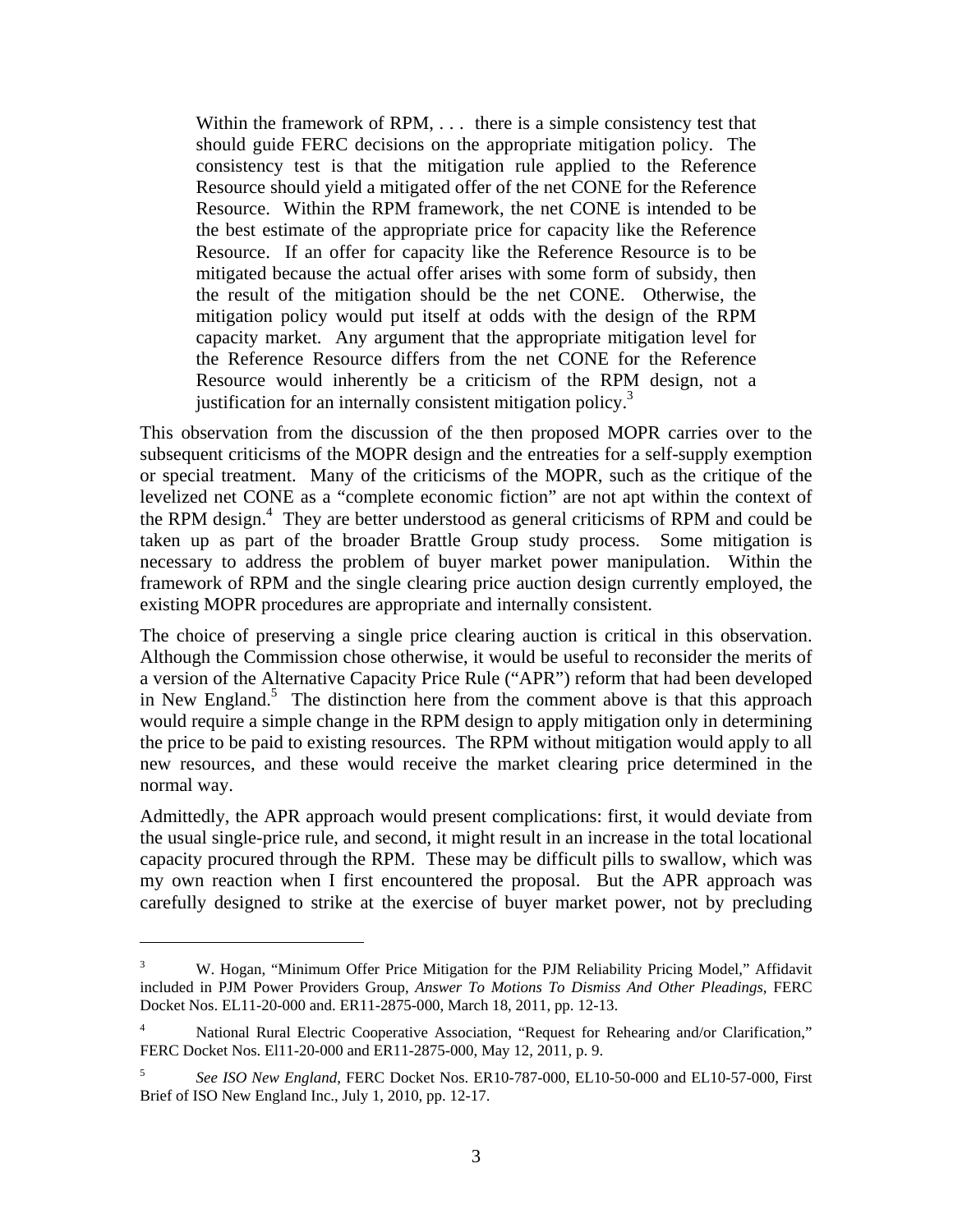market-clearing by some investments but by eliminating the incentive and ability to manipulate price for the bulk of the resources. Within this framework, the current MOPR mitigation calculation would apply for new resources receiving out-of-market payments, but would be used only in determining the price for existing units. An attractive feature of this approach is that it would obviate virtually all of the current complaints about the MOPR. There would be no need for special treatment of self supply, nor any need for exemptions for renewables or demand side resources. And as for the expressed concern that there is not enough new construction to meet reliability and other objectives, the incremental procurement of capacity that might result under the APR could be seen as a solution rather than a problem.

There are possible variants of these other reforms. The details under each of these headings would require attention by the Commission. But the import for today is clear. The Commission is correct in concluding that an unmitigated RPM would be vulnerable to buyer-side manipulation that would undermine the intent and relevance of capacity markets. The current MOPR is consistent with the current RPM, and a special modification of the MOPR for self-supply would undermine the fundamental policy. Any changes in the MOPR should be considered as part of the larger review of RPM, and appropriate mitigation policy designed consistent with changes in the design of RPM. One such change that the Commission should revisit is the New England APR approach that would deal with most if not all of the criticisms of the MOPR. And all this should be done with as part of a larger process that would reform energy market design and pricing to reduce the missing money problem and lessen the importance of RPM and similar capacity markets.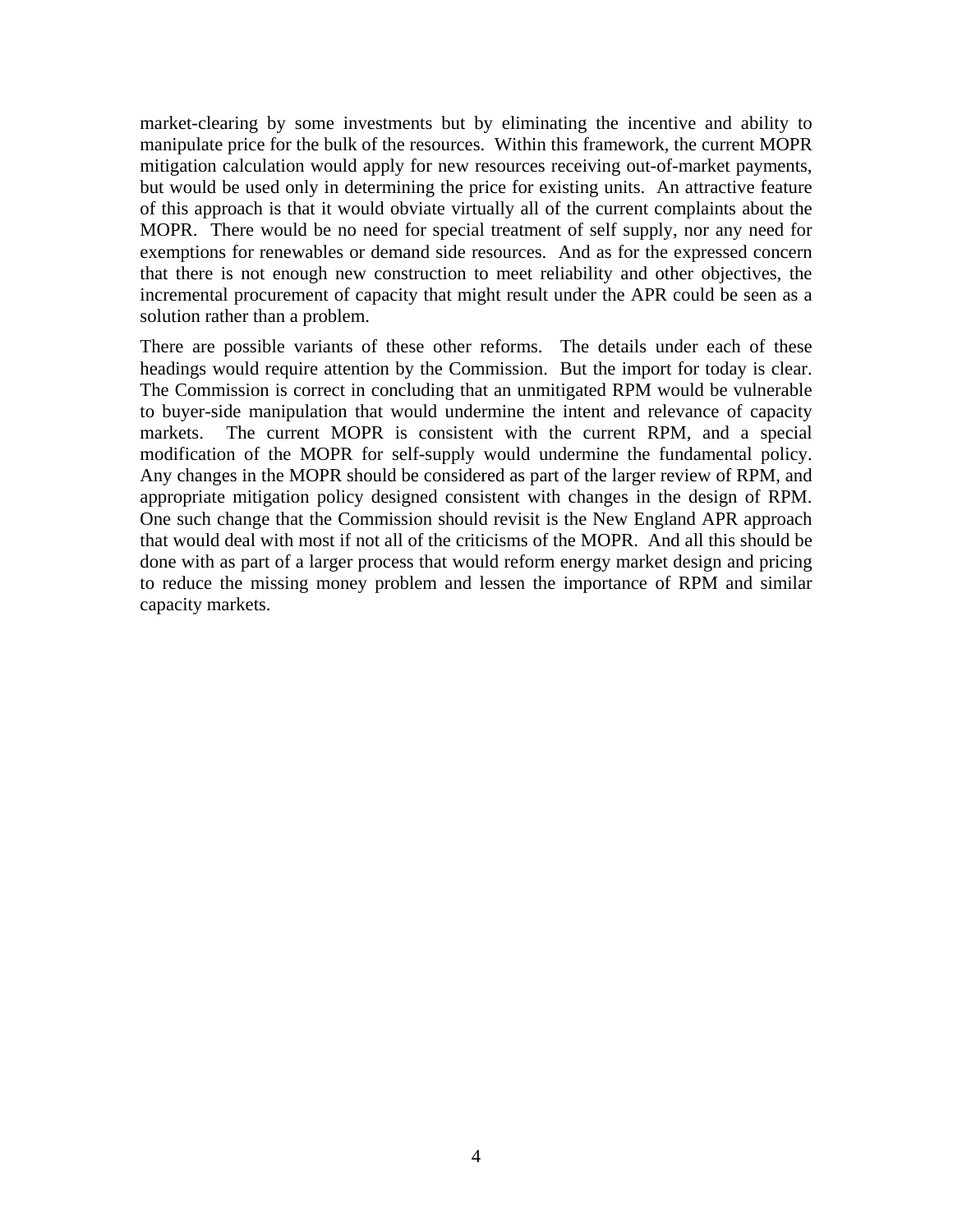### **Appendix**

## **Alternative Capacity Price Rule for RPM**

The Alternative Capacity Price Rule ("APR") suggested here follows the conceptual outline of the New England proposal. The focus is on the impact of out of market (OOM) generation resources offering into a capacity market. "OOM resources typically hold contracts that ensure full payment for the resource or otherwise receive particularized subsidies regardless of the capacity price that they could receive through their participation in the FCA [capacity auction]. Because OOM resources receive 'outof-market' revenue, these resources can be offered into the FCA at very low prices that do not reflect a market-based or competitive cost of entry. OOM resources clear in the FCA on the basis of these low offers, and in so doing take the place of new or existing resources that offer in the FCA at competitive but higher prices. As a result, the FCA clears at a price (the 'Capacity Clearing Price') that is too low to retain or attract the displaced new or existing resources." $\delta$  The lower clearing price for all resources presented an incentive for the exercise of buyer market power. The proposed New England approach offered a "way to correct for the effect of OOM resources is to establish the price that would have prevailed if the OOM resources had submitted competitive offers into the  $FCA$  – that is, the price that would have prevailed if these resources did not receive OOM revenues and had offered into the FCA at prices reflecting their full cost of entry. In this 'but-for' world, the FCA would clear based on the competitive but higher offers of the resources that were displaced by the OOM resources. This higher price, the Alternative Capacity Price, is established on the basis of resource bids that fully reflect their cost of entry. The Alternative Capacity Price thus fully corrects for the price-suppressing effect of some resources being  $OOM.^{37}$ .

As applied to the context of the PJM RPM, the analogous approach would include two related auctions. In the first auction, the offers of all prospective generation, both existing and new, would be accepted and an auction conducted with the standard offer caps and other RPM rules but no minimum offer price mitigation. All the generation that cleared in the market would receive an equivalent of the New England Capacity Supply Obligation (CSO), meaning they would receive a capacity payment through the RPM mechanism. Associated with this auction would be the Capacity Clearing Price (CCP). The offers at this stage would be unmitigated. Hence, the CCP would be affected by any OOM offers. This first auction CCP price would apply to all new generation that cleared and received a CSO in this first stage.

The second stage would utilize the same offers and information, but the market monitor would replace any OOM related offers for new or existing generation with mitigated offers using the procedure of the current PJM MOPR. Therefore, the second auction would correspond to the current PJM mitigated auction. The second auction determines the Alternative Capacity Price (ACP). At this stage, the rule discriminates between

1

<sup>6</sup> *ISO New England,* p. 10*.*

<sup>7</sup> *ISO New England,* p. 11*.*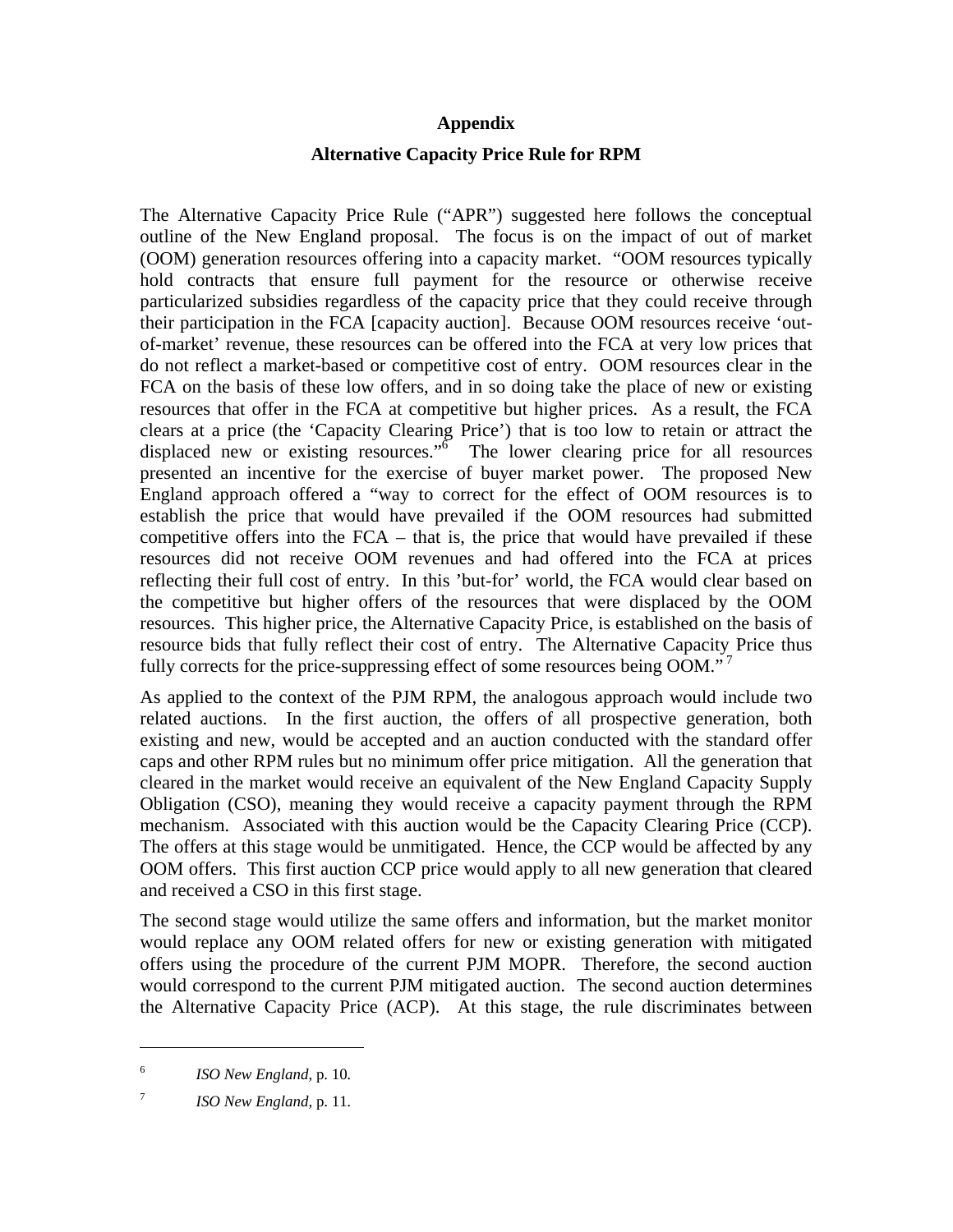existing competitive generation and any new generation. All existing generation that cleared in the second or mitigated auction would receive a CSO. Any new generation that clears in the second auction but not in the first auction, would not receive a CSO. And, of course, new generation that did not clear in either the first or second auction would not receive a CSO.

The prices paid would distinguish between new and existing resources. All new resources with a CSO would receive the (possibly lower) CCP from the first auction. All existing resources with a CSO would receive the (possibly higher) ACP from the second auction.

There would have to be a rule to determine when new competitive resources would be converted and subsequently be treated like other existing resources. Presumably this would be connected to the competitiveness of the offer as revealed by clearing in the second or mitigated auction. There will be some price variability from year to year that does not reflect long-run competitive conditions. The intent of the APR is to mitigate the effect of long-run uncompetitive offers. Therefore, clearing once in the mitigated auction would not be sufficient to demonstrate a competitive offer. For purposes of the present discussion, therefore, assume this conversion follows after the new resource that has received a CSO has also cleared at least two or more times in the second auction.

This is the basic summary following the design of the New England proposal adapted to the PJM RPM. Besides its complexity, the two most distinctive features are that this discriminatory auction involves two prices and the total capacity purchased could be more than would otherwise be purchased in the RPM mitigated auction under the current PJM MOPR.

In analyzing the incentives and effects of this proposal, two simplifying assumptions help in avoiding a distracting critique of the larger RPM design. First, assume that the offers based on the net CONE provide a workable competitive approximation of the intended long term incentives for the capacity market. In other words, we are assuming that absent the OOM offers the RPM auction would work as intended. Second, assume that the market monitor can appropriately calculate the proper competitive mitigated offer to apply to OOM offers. This includes the ability to estimate the independent value of nonmarket objectives such as promoting renewable resources, local economic development, and so on. But this adjustment does not count as a benefit any reduction in RPM price.

If there are no OOM offers, the auction reduces to the standard single-price, marketclearing RPM design. The CCP is the same as the ACP, so there is no effect on the price or the total quantity purchased.

Suppose that there are OOM offers but these offers do not reflect any attempt to manipulate the market price. Then the offer prices would correctly reflect the out-ofmarket benefits but not any additional offer price reductions intended to capture lower capacity prices through the exercise of buyer market power. Under these conditions, the mitigated offers would be the same as the unmitigated offer prices. Again the auction reduces to the standard single-price, market-clearing RPM design. The CCP is the same as the ACP, so there is no effect on the price or the total quantity purchased.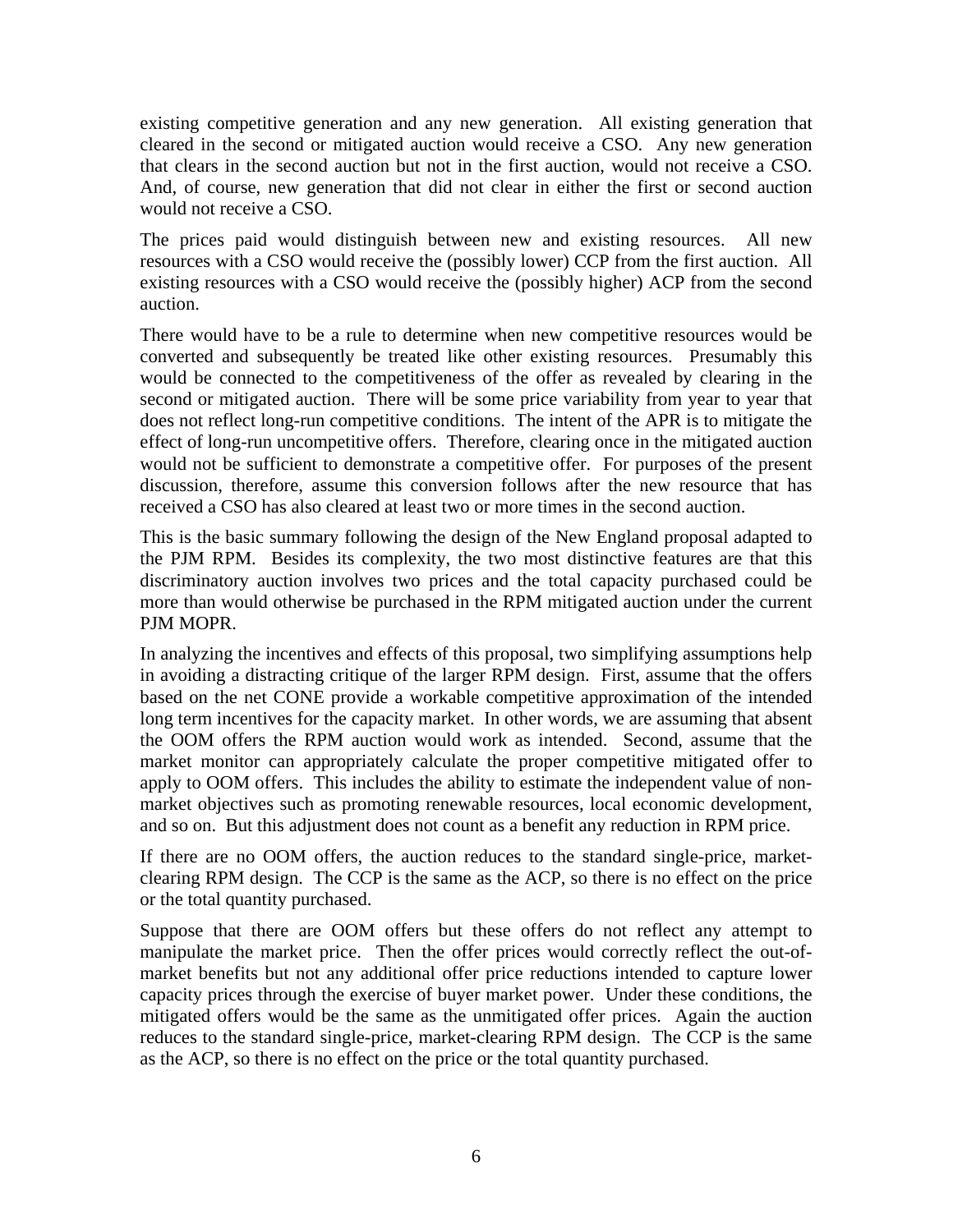In both these cases, new resources may expand the available capacity and reduce the RPM price, for both new and existing resources, but the mitigation rule does not cause any deviation from the RPM design. Furthermore, the reduced price does not arise from the exercise of buyer market power.

Now suppose that some of the OOM offers are below the competitive mitigated offer. If this were to occur, it would reduce the CCP below the ACP, and increase the total purchased capacity. However, it would not reduce the ACP below the intended RPM price. The whole purpose of APR design is to create this disconnect for the simple reason that it removes the buyer's incentive to offer OOM capacity that depresses the RPM price for existing capacity. Any buyer that followed this strategy would face the higher cost of making the higher OOM payments for the new capacity it offered. The same buyer would have to pay its pro-rata share of any incremental capacity purchased through the RPM. And the only added benefit it would receive through the RPM would be in any reduction of the first auction CCP which applied only to the (probably small) volume of new generation that received a CSO. The conditions where this would produce any benefit worth the cost of the added OOM payments would require an unusual combination of many other OOM offers. An assumption of the APR approach is that this would be so unlikely that it would not overcome the deterrent effect that would prevent buyers from making offers that otherwise would depend on benefitting from lower RPM prices. In effect, the APR would make buyers act as price takers, as intended.

If this deterrent effect works, then the result of the APR structure would restore the outcome (but not the design) to a single-price market-clearing RPM for competitive offers.

The incentive for generation then reduces to the usual approximately incentive compatible conditions of a first-price auction where the participants don't know exactly who is on the margin and act as price takers. The optimal offer for new OOM generation is the mitigated offer. Offering the generation for less, they may end up with a CSO at the CCP that is less than they need net of the out-of-market benefits they expect. And if they offer more than their mitigated price they may miss a chance to get a CSO at a price that would be beneficial to them. For the competitive new offers, the same logic applies and they should make a competitive offer. $s<sup>2</sup>$  And for existing generation, the same argument applies for the incentive to make the competitive offer going forward.

Apparently, with agreement on the value of OOM benefits and calculation of the competitive mitigated offers, the APR approach result, if not its design, would be close to or exactly equal to the single-price market-clearing RPM structure. Furthermore, this conclusion applies without requiring any exemptions in treatment in the first unmitigated auction. Hence, the APR logic covers everything from gas plants to renewables and demand resource investments. All resources would be allowed to make their own offers and receive the CCP if they clear in the first auction. Mitigation would not affect new

<sup>8</sup> Note this is one reason for paying both the OOM offers and the competitive new offers the CCP rather than the ACP, which would otherwise change their incentives. Hence, this is not the same rule or incentives as including all the market-clearing offers in the first auction the same price as determined in the second auction.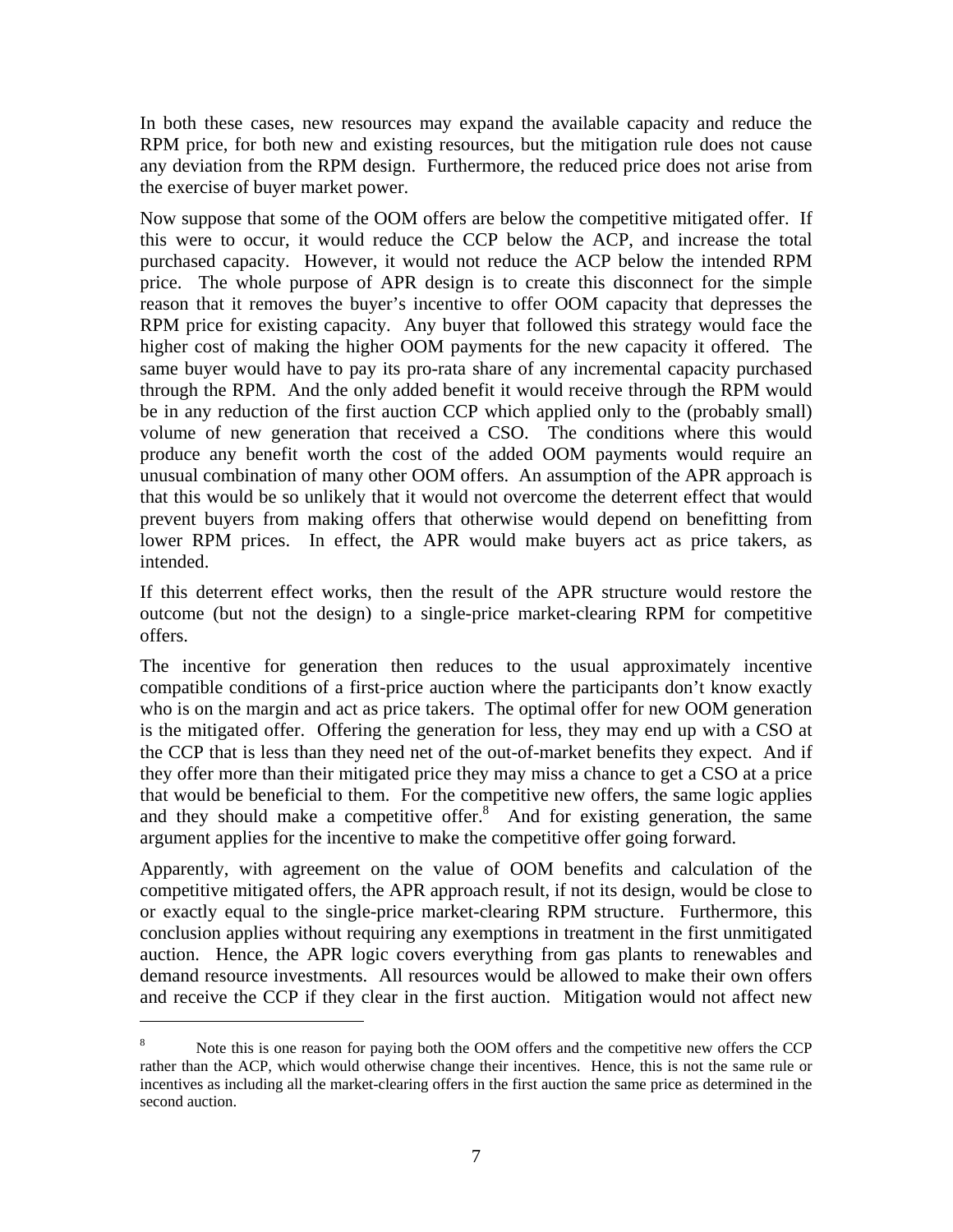resources, it would only affect the ACP paid to existing resources. All new resources would have an incentive to offer at their competitive price that reflects the minimum they would accept to go forward with the generation. For new resources, therefore, it would not usually be wise to offer in at zero, unless the non-market benefits outweighed the cost of the plant, in which case participation in RPM would not be necessary to go forward.

Note that the RPM incentives would also apply to retirements of existing generation. There would be no problem with existing generation that should otherwise retire being kept in the market to "clip coupons" at a higher ACP that was much greater than the competitive RPM price.

What then could cause a significant divergence between the CCP and the ACP? Absent mitigation, there would be a strong buyer incentive to drive down the RPM price, but this incentive is removed under the APR approach. This could not be the explanation.

Another possible circumstance would be a difference in view about the OOM value of the generation and, therefore, a disagreement between the market monitor and the generation owner about the proper mitigated competitive offer. Presumably this assumes that the generation owner prefers a greater valuation for the renewable or job creation benefits, and a lower "competitive" offer than could be supported by the market monitor. This could be a legitimate difference of opinion. In this case, the generation could win a CSO and would receive a CCP payment that was at least what it wanted, even if it is not what the market monitor estimated. The total capacity purchased would be higher than the RPM would otherwise anticipate, but the cause of this increased procurement would be the OOM offers being low because the other benefits were perceived to be greater. If this occurs because of state polices and actions, this may be as much a solution as a problem. But the difference would not arise because of the exercise of buyer market power.

#### Endnote

<sup>&</sup>lt;sup>i</sup> William W. Hogan is the Raymond Plank Professor of Global Energy Policy, John F. Kennedy School of Government, Harvard University. This paper draws on work for the Harvard Electricity Policy Group and the Harvard-Japan Project on Energy and the Environment. These comments were prepared on behalf of PSEG. The author is or has been a consultant on electric market reform and transmission issues for Allegheny Electric Global Market, American Electric Power, American National Power, Aquila, Australian Gas Light Company, Avista Energy, Barclays, Brazil Power Exchange Administrator (ASMAE), British National Grid Company, California Independent Energy Producers Association, California Independent System Operator, Calpine Corporation, Canadian Imperial Bank of Commerce, Centerpoint Energy, Central Maine Power Company, Chubu Electric Power Company, Citigroup, Comision Reguladora De Energia (CRE, Mexico), Commonwealth Edison Company, COMPETE Coalition, Conectiv, Constellation Power Source, Coral Power, Credit First Suisse Boston, DC Energy, Detroit Edison Company, Deutsche Bank, Duquesne Light Company, Dynegy, Edison Electric Institute, Edison Mission Energy, Electricity Corporation of New Zealand, Electric Power Supply Association, El Paso Electric, Exelon, FTI Consulting, GPU Inc. (and the Supporting Companies of PJM), GPU PowerNet Pty Ltd., GWF Energy, Independent Energy Producers Assn, ISO New England, LECG LLC, Luz del Sur, Maine Public Advocate, Maine Public Utilities Commission, Merrill Lynch, Midwest ISO, Mirant Corporation, MIT Grid Study, JP